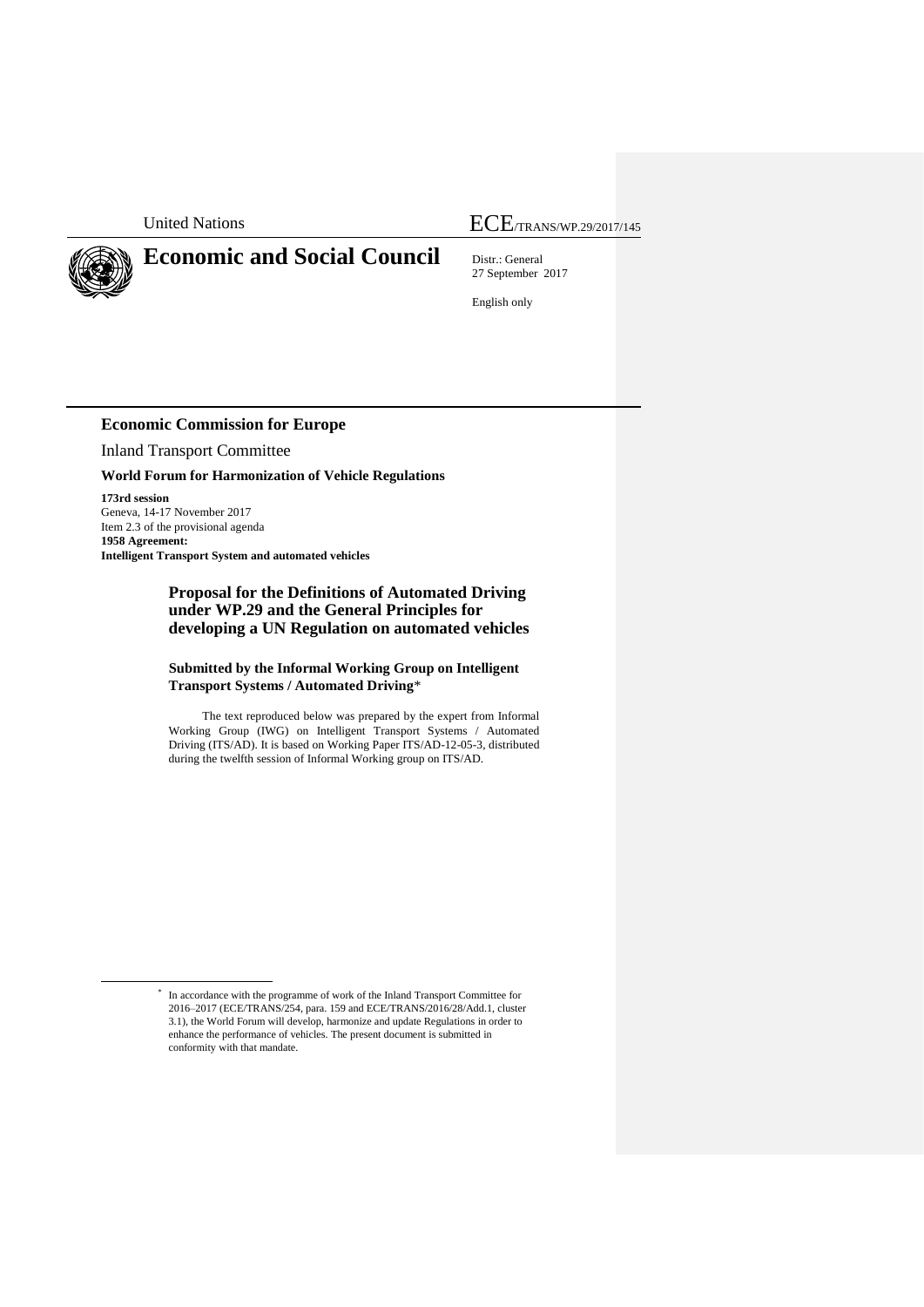## **A proposal for the Definitions of Automated Driving under WP.29 and the General Principles for developing a UN Regulation on automated vehicles**

1. The following table reflects the general principles for automated driving systems as WP.29. These principles will be treated as guidelines for developing a new regulation related to automated driving systems at WP.29.

(a) The control systems that intervening in case of emergency (AEB, ESC, Dead man, etc.) are not included in these definitions of automated driving.

(b) The control functions that avoid dangers caused by unpredictable traffic conditions (goods/luggage dropping, frozen road, etc.) or other drivers' illegal driving behaviors are not considered in this table.

2. The regulation on automated driving needs to have new specific performance requirements and verification tests under various conditions depending on each level.

3. In discussing system requirements, it is desirable to organize them by level as well as by roadway type and to include the range of vehicle types (1: parking area; 2: motorway; 3: urban and interurban road, and both automated vehicles (i.e. existing vehicle classes) and low-speed shuttle buses, pod cars, etc (i.e. new classes of vehicles).

4. The following table shows the distinguish way of level of automated driving under WP.29 at this present considering the results of discussions so far and the assumed use cases. This table should be reconsidered appropriately in accordance with each concept of automated driving system to be placed on the market in the future.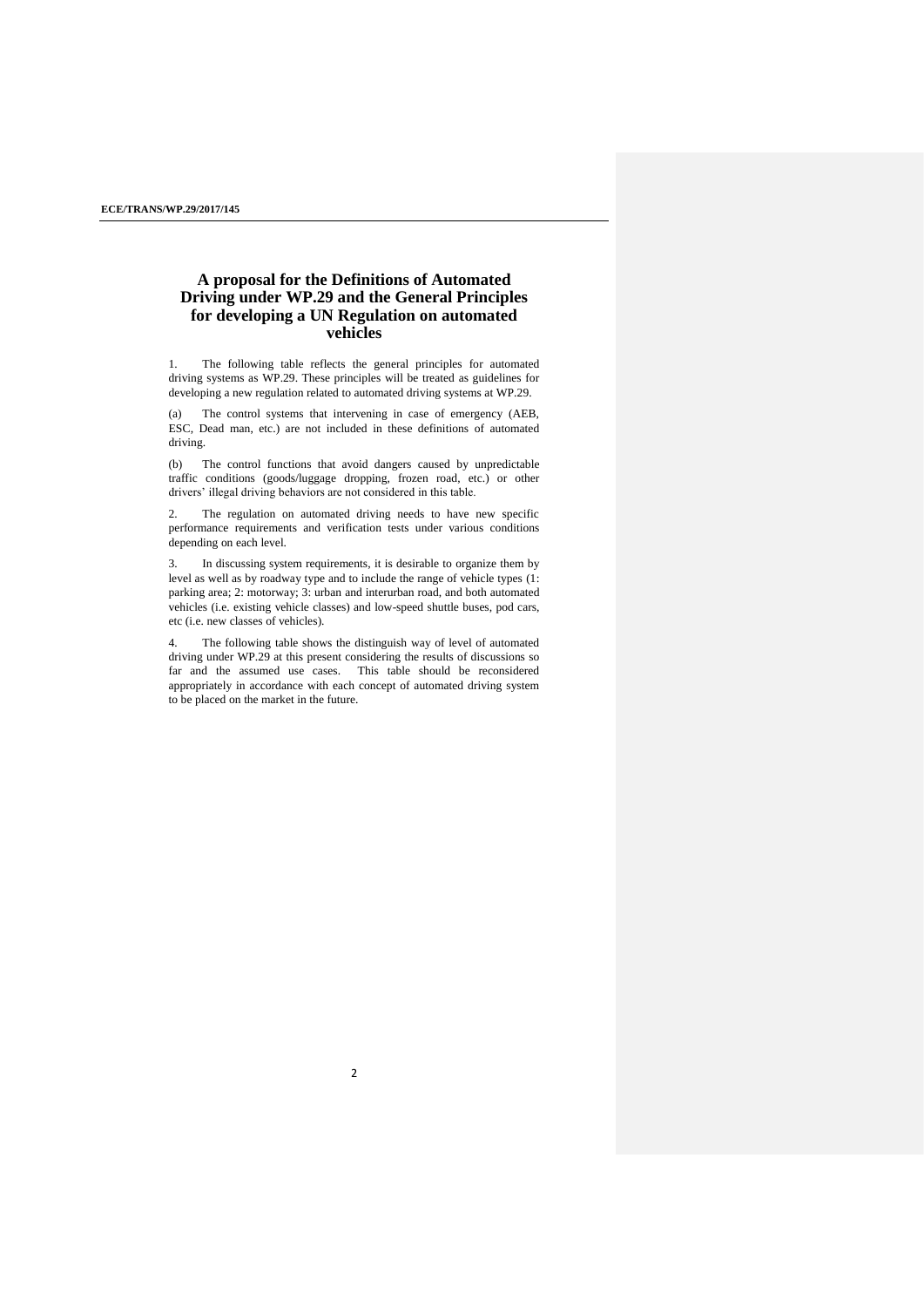|                                            | <b>Object and Event Detection and Response (OEDR)</b><br>by the driver<br>The driver may not perform secondary activities |                                                                                                           |                                                                                      | <b>Object and Event Detection and Response (OEDR)</b><br>by the system<br>The driver may perform secondary activities                                                                                                                                                                                                                                                                                                                                                                                                                                                                                                                                                                                                                                                                                                                                              |                                                                                                                                                                                                                                                                                |                                                                                                                         |  |
|--------------------------------------------|---------------------------------------------------------------------------------------------------------------------------|-----------------------------------------------------------------------------------------------------------|--------------------------------------------------------------------------------------|--------------------------------------------------------------------------------------------------------------------------------------------------------------------------------------------------------------------------------------------------------------------------------------------------------------------------------------------------------------------------------------------------------------------------------------------------------------------------------------------------------------------------------------------------------------------------------------------------------------------------------------------------------------------------------------------------------------------------------------------------------------------------------------------------------------------------------------------------------------------|--------------------------------------------------------------------------------------------------------------------------------------------------------------------------------------------------------------------------------------------------------------------------------|-------------------------------------------------------------------------------------------------------------------------|--|
|                                            | <b>Monitor by Driver</b>                                                                                                  | <b>Monitor by Driver</b><br>(a)                                                                           | <b>Monitor by</b><br>Driver (b)                                                      | <b>Monitor by System (Return to Driver</b><br><b>Control on System Request)</b>                                                                                                                                                                                                                                                                                                                                                                                                                                                                                                                                                                                                                                                                                                                                                                                    | <b>Monitor by System Full Time</b><br>under defined use case                                                                                                                                                                                                                   | <b>Monitor by System only</b>                                                                                           |  |
| <b>Ref. SAE Level</b><br>(J3016)           | $\mathbf{1}$                                                                                                              |                                                                                                           | 2                                                                                    | 3                                                                                                                                                                                                                                                                                                                                                                                                                                                                                                                                                                                                                                                                                                                                                                                                                                                                  | 4                                                                                                                                                                                                                                                                              | 5                                                                                                                       |  |
| <b>Outline of</b><br><b>Classification</b> | System takes care of<br>longitudinal or lateral<br>control.<br>Monitoring by the<br>driver.                               | The system takes care of both<br>longitudinal and lateral control.<br>situations in the ODD.<br>any time. | the system is not able to detect all the<br>The driver shall be able to intervene at | The system is able to cope with all<br>dynamic driving tasks within its<br>operational design domain* or will<br>Monitoring by driver necessary because otherwise transition to the driver<br>offering sufficient lead time (driver is The driver is not necessarily<br>fallback).<br>The system drives and monitors<br>(specific to the ODD) the<br>environment.<br>The system detects system limits and boundaries are reached (e.g.<br>issues a transition demand if these<br>are reached.<br>*The Level 3 system is e.g. not expected<br>to provide a corridor for emergency<br>vehicle access or to follow hand signals<br>given by traffic enforcement officers. The<br>driver needs to remain sufficiently<br>vigilant as to acknowledge and react on<br>these situations (e. g. when he hears the<br>sirens of an emergency vehicle in close<br>vicinity). | The system is able to cope<br>with any situations in the ODD cope with any situations<br>(fallback included).<br>needed during the specific<br>use-case, e. g. Valet Parking/<br>Campus Shuttle.<br>The system may however<br>request a takeover if the ODD<br>motorway exit). | The system is able to<br>on all road types, speed<br>ranges and<br>environmental<br>conditions.<br>No driver necessary. |  |
|                                            | 1. Execute either                                                                                                         | 1. Execute longitudinal (accelerating,                                                                    |                                                                                      | 1. Execute longitudinal                                                                                                                                                                                                                                                                                                                                                                                                                                                                                                                                                                                                                                                                                                                                                                                                                                            | 1. Execute longitudinal                                                                                                                                                                                                                                                        | 1. Monitor the driving                                                                                                  |  |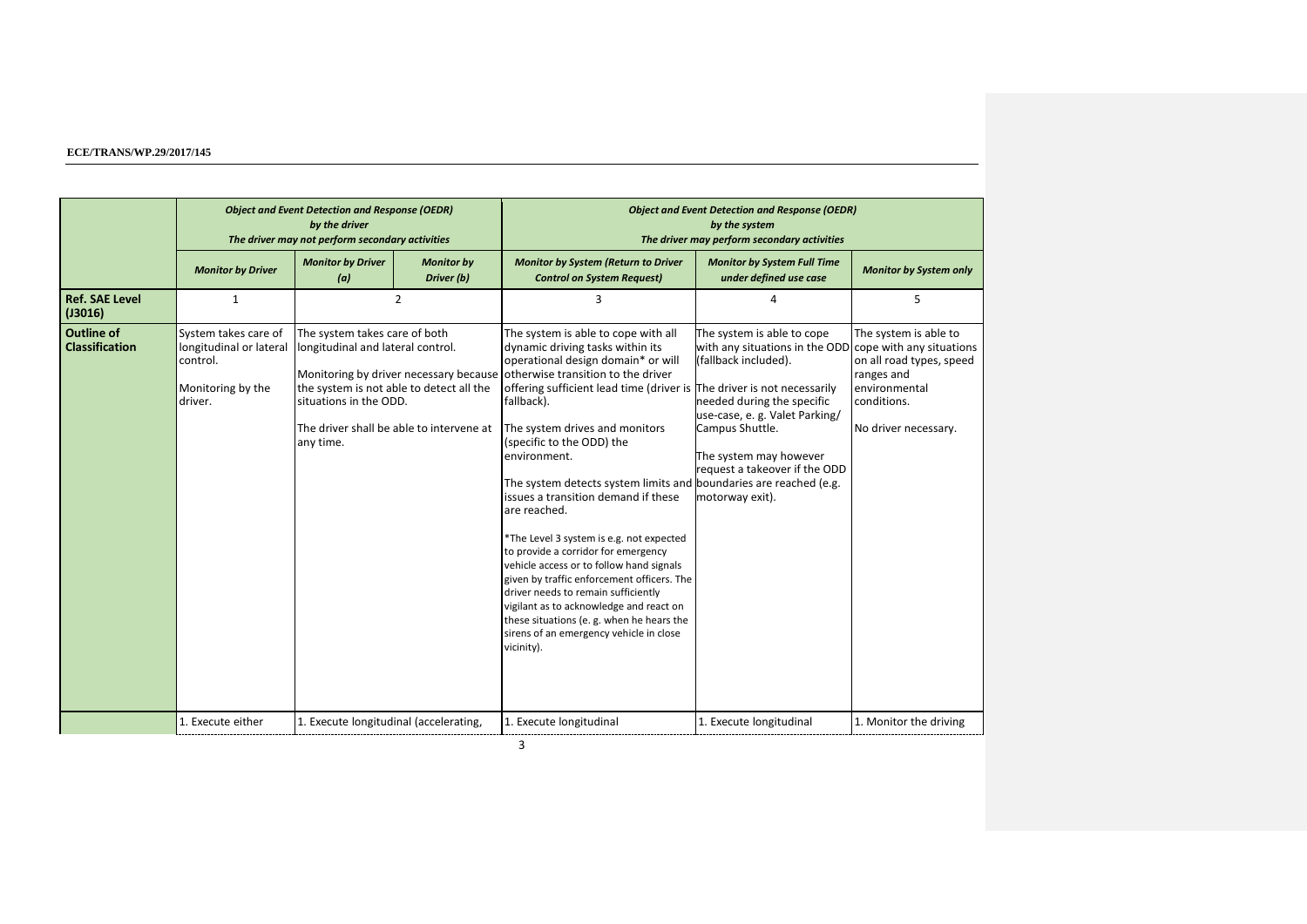| longitudinal<br>(acceleration/braking)<br>or lateral (steering)<br>dynamic driving tasks<br>when activated The<br>system is not able to<br>detect all the<br>situations in the ODD. | braking) and lateral (steering) dynamic<br>driving tasks when activated. The<br>system is not able to detect all<br>situations in the ODDs. | (accelerating/braking) and lateral<br>(steering) portions of the dynamic<br>driving task when activated. Shall<br>monitor the driving environment for<br>operational decisions when<br>activated.                                                                                                                                                                                                                                                               | (accelerating/braking) and<br>lateral (steering) portions of<br>the dynamic driving task<br>when activated. Shall monitor<br>the driving environment for<br>any decisions happening in<br>the ODD (for example<br>Emergency vehicles).         | environment                                                                                       |
|-------------------------------------------------------------------------------------------------------------------------------------------------------------------------------------|---------------------------------------------------------------------------------------------------------------------------------------------|-----------------------------------------------------------------------------------------------------------------------------------------------------------------------------------------------------------------------------------------------------------------------------------------------------------------------------------------------------------------------------------------------------------------------------------------------------------------|------------------------------------------------------------------------------------------------------------------------------------------------------------------------------------------------------------------------------------------------|---------------------------------------------------------------------------------------------------|
| 2. System deactivated<br>immediately at the<br>request of the driver                                                                                                                | 2. System deactivated immediately<br>upon request by the human driver.                                                                      | 2. Permit activation only under<br>conditions for which it was designed<br>System deactivated immediately at<br>the request of the driver. However<br>the system may momentarily delay<br>deactivation when immediate human However the system may<br>takeover could compromise safety                                                                                                                                                                          | 2 Permit activation only<br>under conditions for which it<br>was designed. System<br>deactivated immediately at<br>the request of the driver.<br>momentarily delay<br>deactivation when immediate<br>human takeover could<br>compromise safety | 2. Execute longitudinal<br>(accelerating/braking)<br>and lateral (steering)                       |
|                                                                                                                                                                                     | 3. No transition demand as such, only<br>warnings.                                                                                          | 3. System automatically deactivated<br>only after requesting the driver to<br>take-over with a sufficient lead time;<br>may - under certain, limited<br>circumstances - transition (at least<br>initiate) to minimal risk condition if<br>the human driver does not take over. May also ask for a transition<br>It would be beneficial if the vehicle<br>displays used for the secondary<br>activities were also used to improve<br>the human takeover process. | 3. Shall deactivate<br>automatically if<br>design/boundary conditions<br>are no longer met and must<br>be able to transfer the vehicle in an extreme scenario.<br>to a minimal risk condition.<br>demand before deactivating.                  | 3. Execute the OEDR<br>subtasks of the dynamic<br>driving task-human<br>controls are not required |
|                                                                                                                                                                                     | 4. A driver engagement detection                                                                                                            | 4. Driver availability recognition shall 4. Driver availability                                                                                                                                                                                                                                                                                                                                                                                                 |                                                                                                                                                                                                                                                | 4. System will transfer                                                                           |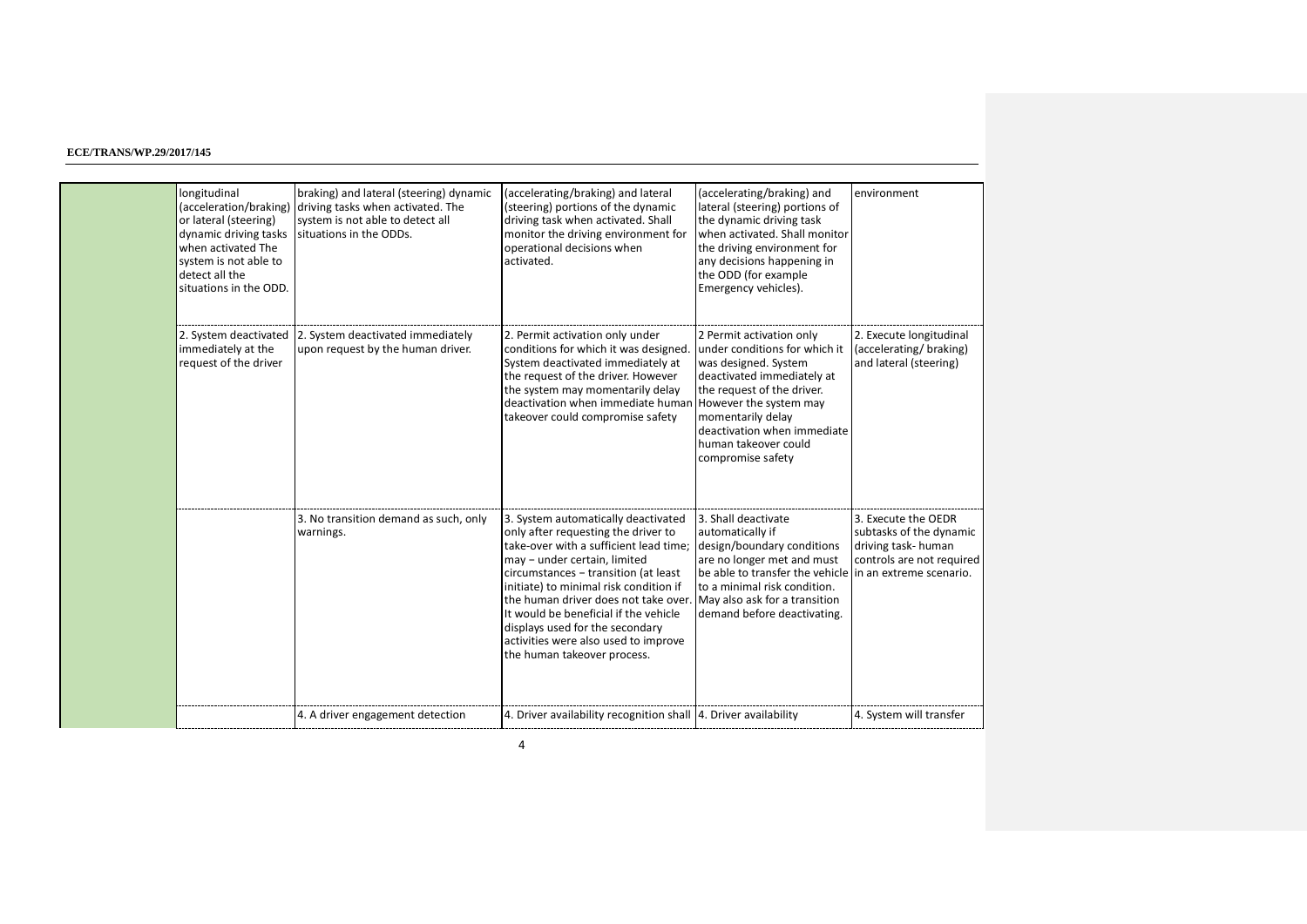|  | function (could be realized, for<br>example, as hands-on detection or<br>monitoring cameras to detect the<br>driver's head position and eyelid<br>movement etc.) could evaluate the<br>driver's involvement in the monitoring<br>task and ability to intervene<br>immediately. | be used to ensure the driver is in the recognition shall be used to<br>position to take over when<br>requested by the system. Potential<br>technical solutions range from<br>detecting the driver's manual<br>operations to monitoring cameras to lighter solutions than for<br>detect the driver's head position and level 3 because the system is<br>evelid movement. | ensure the driver is in the<br>position to take over when<br>requested by transition<br>demand. This can however be<br>able to transfer the vehicle to<br>a minimal risk condition in<br>the ODD. | the vehicle to a minimal<br>risk condition. |
|--|--------------------------------------------------------------------------------------------------------------------------------------------------------------------------------------------------------------------------------------------------------------------------------|-------------------------------------------------------------------------------------------------------------------------------------------------------------------------------------------------------------------------------------------------------------------------------------------------------------------------------------------------------------------------|---------------------------------------------------------------------------------------------------------------------------------------------------------------------------------------------------|---------------------------------------------|
|  |                                                                                                                                                                                                                                                                                | 5. Emergency braking measures must 5. Emergency braking<br>be accomplished by the system and measures must be<br>not expected from the driver (due to<br>secondary activities)                                                                                                                                                                                          | accomplished by the system<br>and not expected from the<br>driver (due to secondary<br>activities)                                                                                                |                                             |

**Deleted:** ¶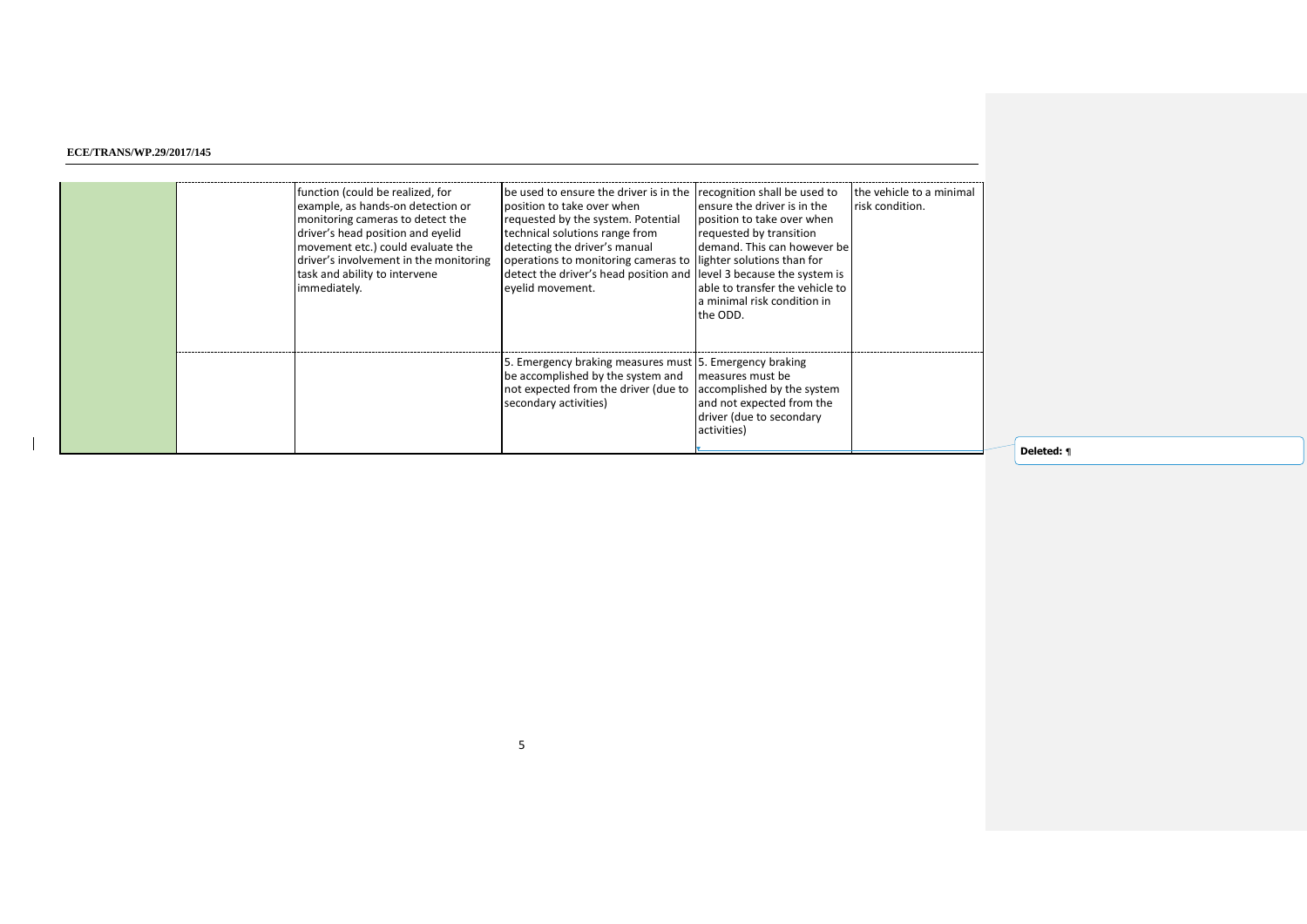| <b>Driver Tasks</b> | 1. Determine when<br>activation or<br>deactivation of<br>assistance system is<br>appropriate                                                                     | 1. Determine when activation or<br>deactivation of the system is<br>appropriate.                                                                                                                                                                                                                                                                                                                                                        | 1. Determine when activation or<br>deactivation of the automated<br>driving system is appropriate.                                                                                                                                                                   | 1. Determine when<br>activation/deactivation of the deactivate the<br>automated driving system is<br>appropriate.                                                        | 1. Activate and<br>automated driving<br>system.                                                                                             |
|---------------------|------------------------------------------------------------------------------------------------------------------------------------------------------------------|-----------------------------------------------------------------------------------------------------------------------------------------------------------------------------------------------------------------------------------------------------------------------------------------------------------------------------------------------------------------------------------------------------------------------------------------|----------------------------------------------------------------------------------------------------------------------------------------------------------------------------------------------------------------------------------------------------------------------|--------------------------------------------------------------------------------------------------------------------------------------------------------------------------|---------------------------------------------------------------------------------------------------------------------------------------------|
|                     | either longitudinal<br>(acceleration/braking)<br>or lateral (steering)<br>dynamic driving task                                                                   | 2. Monitor the driving 2. Execute the OEDR by monitoring the<br>environment. Execute driving environment and responding if<br>necessary (e.g. emergency vehicles<br>coming).                                                                                                                                                                                                                                                            | 2. Does not need to execute the<br>longitudinal, lateral driving tasks and<br>monitoring of the environment for<br>operational decisions in the ODD.                                                                                                                 | 2. Does not need to execute<br>the longitudinal, lateral<br>driving tasks and monitoring<br>of the environment in the<br>ODD.                                            | 2. Does not need to<br>execute the longitudinal,<br>lateral driving tasks and<br>monitoring of the<br>environment during the<br>whole trip. |
|                     | 3. Supervise the<br>dynamic driving task<br>executed by driver<br>intervening<br>immediately when<br>required by the<br>environment and the<br>system (warnings) | 3. Constantly supervise the dynamic<br>driving task executed by the system.<br>Although the driver may be disengaged<br>assistance system and from the physical aspects of driving,<br>he/she must be fully engaged mentally<br>with the driving task and shall<br>immediately intervene when required<br>by the environment or by the system<br>(no transition demand by the system,<br>just warning in case of misuse or<br>failure). | 3. Shall remain sufficiently vigilant as<br>to acknowledge the transition<br>demand and, acknowledge vehicle<br>warnings, mechanical failure or<br>emergency vehicles (increase lead<br>time compared to level 2).                                                   | 3. May be asked to take over<br>upon request within lead<br>time. However the system<br>does not require the driver to<br>provide fallback performance<br>under the ODD. | 3. Determine waypoints<br>and destinations                                                                                                  |
|                     | perform secondary<br>activities which will<br>hamper him in<br>intervening<br>immediately when<br>reguired.                                                      | 4. The driver shall not 4. The driver shall not perform<br>secondary activities which will hamper<br>him in intervening immediately when<br>required.                                                                                                                                                                                                                                                                                   | 4. May turn his attention away from<br>the complete dynamic driving task in<br>the ODD but can only perform<br>secondary activities with appropriate<br>reaction times. It would be beneficial<br>if the vehicle displays were used for<br>the secondary activities. | 4. May perform a wide<br>variety of secondary activities variety of secondary<br>in the ODD.                                                                             | 4. May perform a wide<br>activities during the<br>whole trip.                                                                               |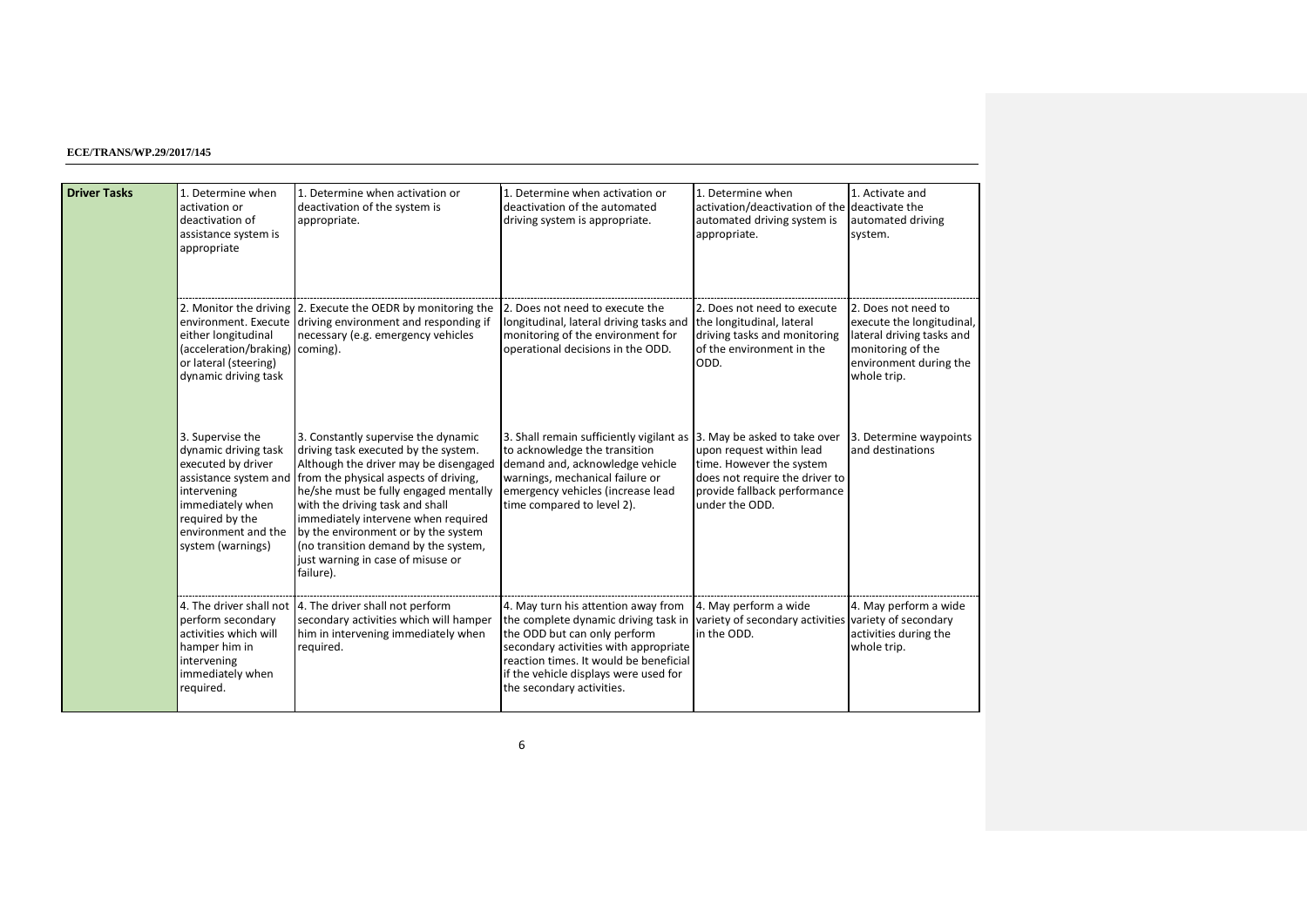| <b>Consideration</b><br>points on<br>development of<br>vehicle regulation | Same as current<br>principle (manner) | 1. Consider whether regulatory<br>provision for longitudinal (accelerating,<br>braking) and lateral control (steering)<br>are necessary. | 1. Consider which regulatory<br>provision for longitudinal<br>(accelerating, braking) and lateral<br>control (steering) are necessary<br>including the monitoring of the<br>driving environment.                                                                                                                                   | 1. Consider which regulatory<br>provision for longitudinal<br>(accelerating, braking) and<br>lateral control (steering) are<br>necessary including the<br>monitoring of the driving<br>environment for any<br>decisions happening in the<br>use case (for example<br>Emergency vehicles).                                                   | Note: Preliminary<br>analysis only-subject<br>further review.<br>1. Consider which<br>regulatory provision for<br>longitudinal<br>(accelerating, braking)<br>and lateral control<br>(steering) are necessary<br>including the monitoring<br>of the driving<br>environment for any<br>decisions (for example<br>Emergency vehicles).                                                                  |
|---------------------------------------------------------------------------|---------------------------------------|------------------------------------------------------------------------------------------------------------------------------------------|------------------------------------------------------------------------------------------------------------------------------------------------------------------------------------------------------------------------------------------------------------------------------------------------------------------------------------|---------------------------------------------------------------------------------------------------------------------------------------------------------------------------------------------------------------------------------------------------------------------------------------------------------------------------------------------|------------------------------------------------------------------------------------------------------------------------------------------------------------------------------------------------------------------------------------------------------------------------------------------------------------------------------------------------------------------------------------------------------|
|                                                                           |                                       | 2. Consider regulatory provision to<br>ensure the system is deactivated<br>immediately upon request by the<br>human driver.              | 2. Consider regulatory provision to<br>ensure the system:<br>i) Permits activation only under<br>conditions for which it was designed,<br>and<br>ii) Deactivates immediately upon<br>request by the driver. However the<br>system may momentarily delay<br>deactivation when immediate driver<br>takeover could compromise safety. | 2. Consider regulatory<br>provision to ensure the<br>system:<br>i) Permits activation only<br>under conditions for which it<br>was designed, and<br>ii) Deactivates immediately<br>upon request by the driver.<br>However the system may<br>momentarily delay<br>deactivation when<br>immediate driver takeover<br>could compromise safety. | 2. Depending upon the<br>vehicle configuration,<br>consider regulatory<br>provision to ensure the<br>system:<br>i) Permits activation only<br>under conditions for<br>which it was designed,<br>and<br>ii) Deactivates<br>immediately upon<br>request by the driver.<br>However the system<br>may momentarily delay<br>deactivation when<br>immediate driver<br>takeover could<br>compromise safety. |

7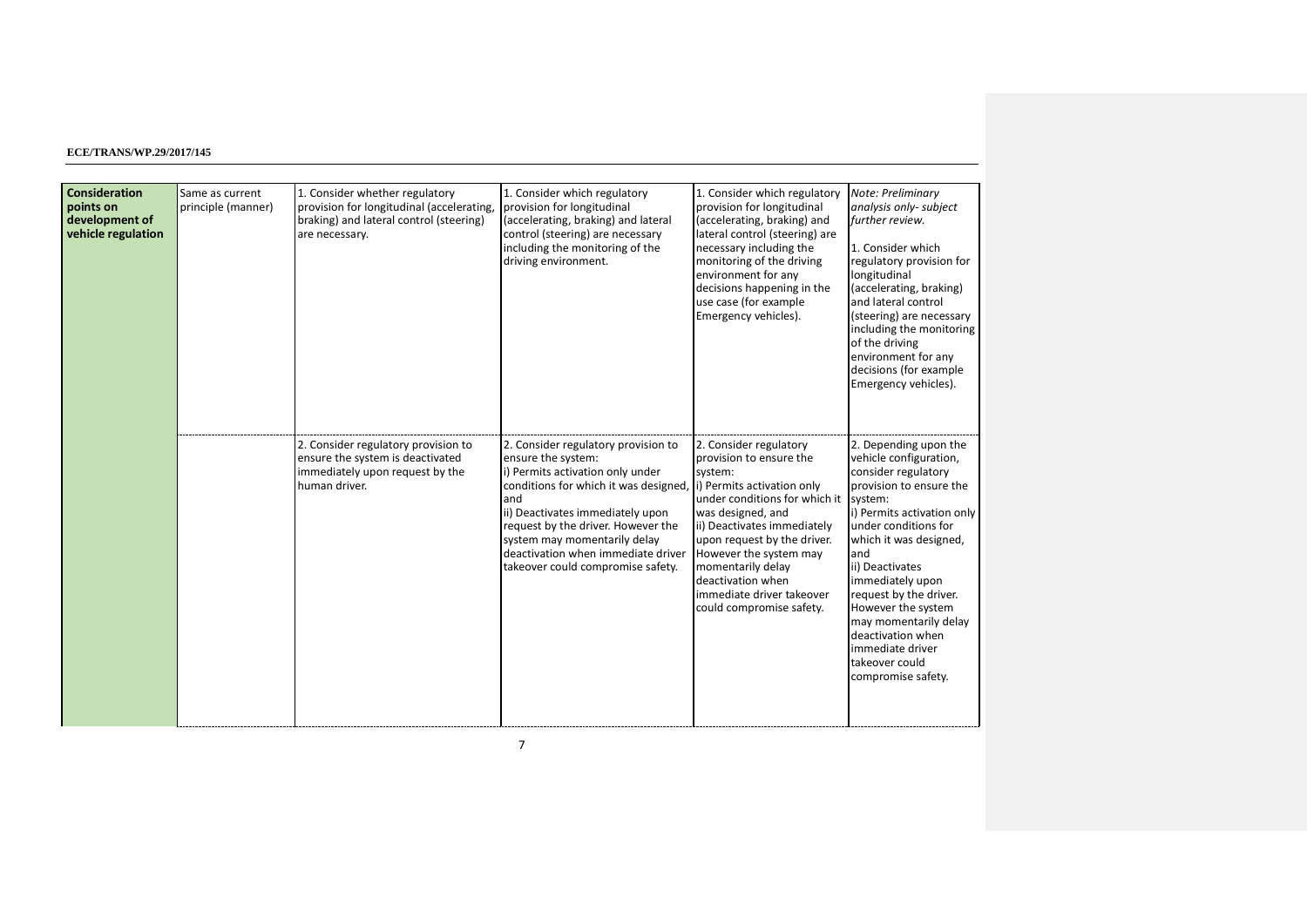|  | 3. Consider the warning strategy to be<br>used. This might include<br>warning/informing the driver in due<br>time when an intervention by the<br>driver is needed.                                                                                                                                            | 3. Consider regulatory provision to<br>ensure the system automatically<br>deactivates only after requesting the system automatically transfer<br>driver to take-over with a sufficient<br>lead time; including - under certain,<br>limited circumstances - transition (at of an active lane of traffic if<br>least initiate) to minimal risk<br>condition if the driver does not take<br>over. It would be beneficial if the<br>vehicle displays used for the<br>secondary activities were also used<br>to improve the human takeover<br>process. | 3. Consider regulatory<br>provision to ensure the<br>the vehicle to a minimal risk<br>condition preferably outside<br>design/boundary conditions<br>are no longer met. | 3. Consider regulatory<br>provision to ensure the<br>system automatically<br>transfer the vehicle to a<br>minimal risk condition<br>preferably outside of an<br>active lane of traffic. |
|--|---------------------------------------------------------------------------------------------------------------------------------------------------------------------------------------------------------------------------------------------------------------------------------------------------------------|---------------------------------------------------------------------------------------------------------------------------------------------------------------------------------------------------------------------------------------------------------------------------------------------------------------------------------------------------------------------------------------------------------------------------------------------------------------------------------------------------------------------------------------------------|------------------------------------------------------------------------------------------------------------------------------------------------------------------------|-----------------------------------------------------------------------------------------------------------------------------------------------------------------------------------------|
|  | 4. Consider the driver availability<br>recognition function to evaluate the<br>driver's involvement in the monitoring<br>task and ability to intervene<br>immediately. For example, as hands-on system<br>detection or monitoring cameras to<br>detect the driver's head position and<br>eyelid movement etc. | 4. Consider regulatory provision for<br>driver availability recognition is used provision for driver<br>to ensure the driver is in the position availability recognition is<br>to take over when requested by the                                                                                                                                                                                                                                                                                                                                 | 4. Consider regulatory<br>used to ensure the driver is in<br>the position to take over<br>when requested by the<br>system transition demand at<br>the end of the ODD.  |                                                                                                                                                                                         |
|  |                                                                                                                                                                                                                                                                                                               | 5. Consider regulatory provision for<br>emergency braking measures by the<br>system                                                                                                                                                                                                                                                                                                                                                                                                                                                               | 5. Consider regulatory<br>provision for emergency<br>braking measures by the<br>system.                                                                                | 4. Consider regulatory<br>provision for emergency<br>braking measures by the<br>system.                                                                                                 |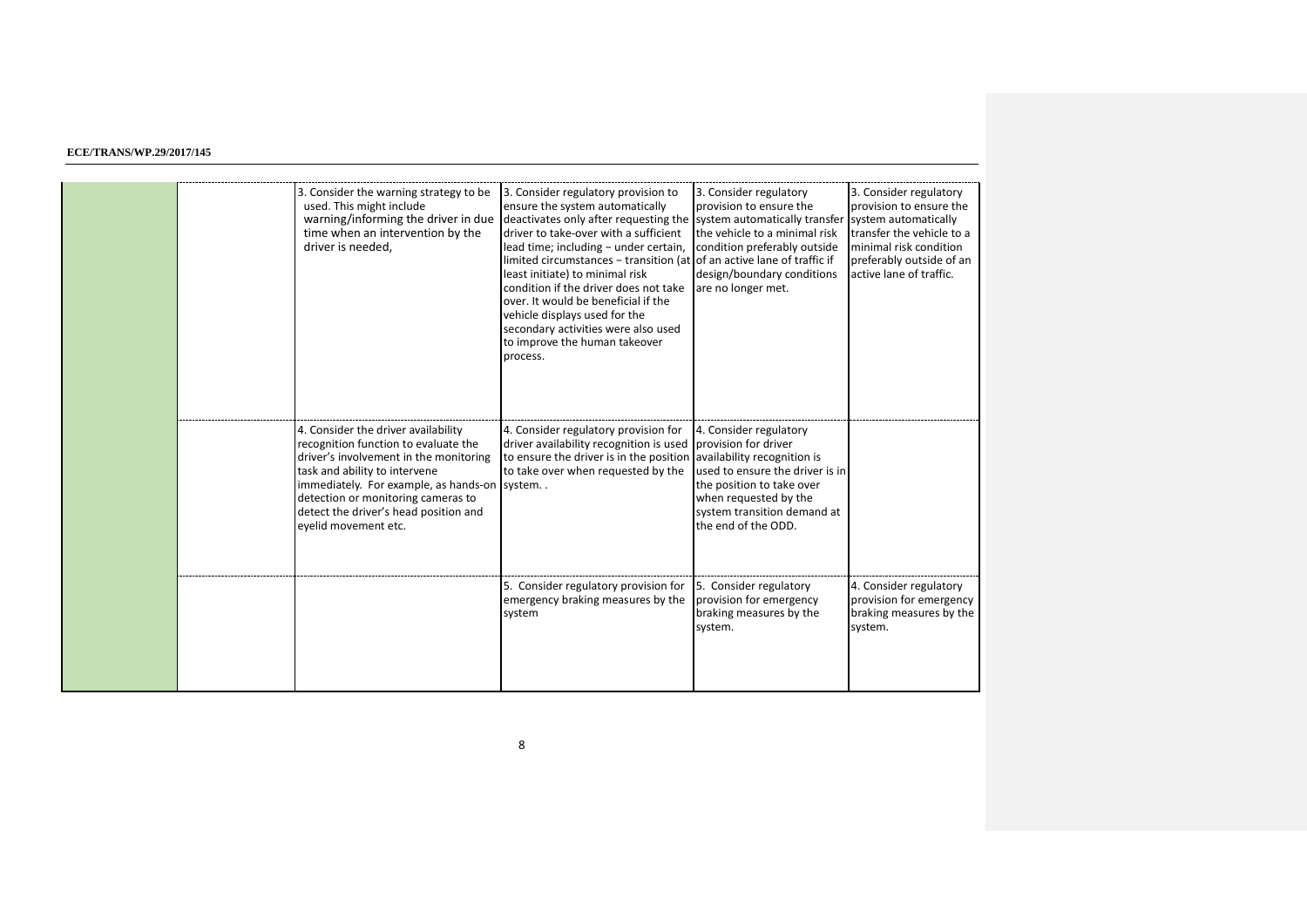|                                                                                                                                                                                                                     | Examples of the necessary system performance requirements |                           |                                                                                                                                                                                                                                                                                     |                                                                                                                                                                                                                                                                                                                              |                                                                                                                                                                                                                                                                                                                    |             |  |  |  |
|---------------------------------------------------------------------------------------------------------------------------------------------------------------------------------------------------------------------|-----------------------------------------------------------|---------------------------|-------------------------------------------------------------------------------------------------------------------------------------------------------------------------------------------------------------------------------------------------------------------------------------|------------------------------------------------------------------------------------------------------------------------------------------------------------------------------------------------------------------------------------------------------------------------------------------------------------------------------|--------------------------------------------------------------------------------------------------------------------------------------------------------------------------------------------------------------------------------------------------------------------------------------------------------------------|-------------|--|--|--|
| Override (e.g.<br>steering, braking,<br>accelerating)<br>function by the<br>driver                                                                                                                                  |                                                           | Necessary in general      | Unnecessary when driverless<br>mode. Otherwise necessary<br>in general. However the<br>system may momentarily<br>delay deactivation when<br>immediate human takeover<br>could compromise safety.                                                                                    | Unnecessary                                                                                                                                                                                                                                                                                                                  |                                                                                                                                                                                                                                                                                                                    |             |  |  |  |
| <b>Aspects of</b><br>arrangement that<br>ensures the<br>driver's<br>involvement in<br>dynamic driving<br>tasks (driver<br>monitoring, etc.)                                                                         | Detection of hands-<br>off when Level 1<br>addresses LKAS | Detection of<br>hands-off | Detecting the driver<br>availability recog-<br>nition function to<br>evaluate the<br>in the monitoring<br>task and ability to<br>intervene<br>immediately (e.g.<br>hands off detection,<br>head and/or eye<br>movement and/or<br>input to any control<br>element of the<br>vehicle) | Detection of driver's availability to<br>take over the driving task upon<br>request or when required:<br>e.g. seated/unseated,<br>driver's involvement driver availability recognition system<br>(e.g. head and/or eye movement<br>and/or input to any control element<br>of the vehicle)                                    | Unnecessary when driverless<br>operation/use case.<br>Necessary when driver is<br>requested to take over at the<br>end of ODD. In these<br>circumstances, this can be<br>lighter solutions than for<br>level 3 because the system is<br>able to transfer the vehicle to<br>a minimal risk condition in<br>the ODD. | Unnecessary |  |  |  |
| <b>Aspects of</b><br>arrangement that<br>ensures the<br>driver's<br>resumption of<br>dynamic driving<br>tasks (transition<br>periods to the<br>driver, etc.)<br><b>Aspect of</b><br>transition demand<br>procedure. |                                                           | not applicable            |                                                                                                                                                                                                                                                                                     | Consideration of the methods used<br>to reengage the driver following<br>system request (including minimal<br>risk maneuver and cognitive<br>stimulation- if applicable the vehicle<br>infotainment system showing non-<br>driving relevant content to be<br>deactivated automatically when<br>transition demand is issued). | Unnecessary when driverless<br>operation/use case but level<br>3 requirement when the end<br>of the ODD is reached.                                                                                                                                                                                                | Unnecessary |  |  |  |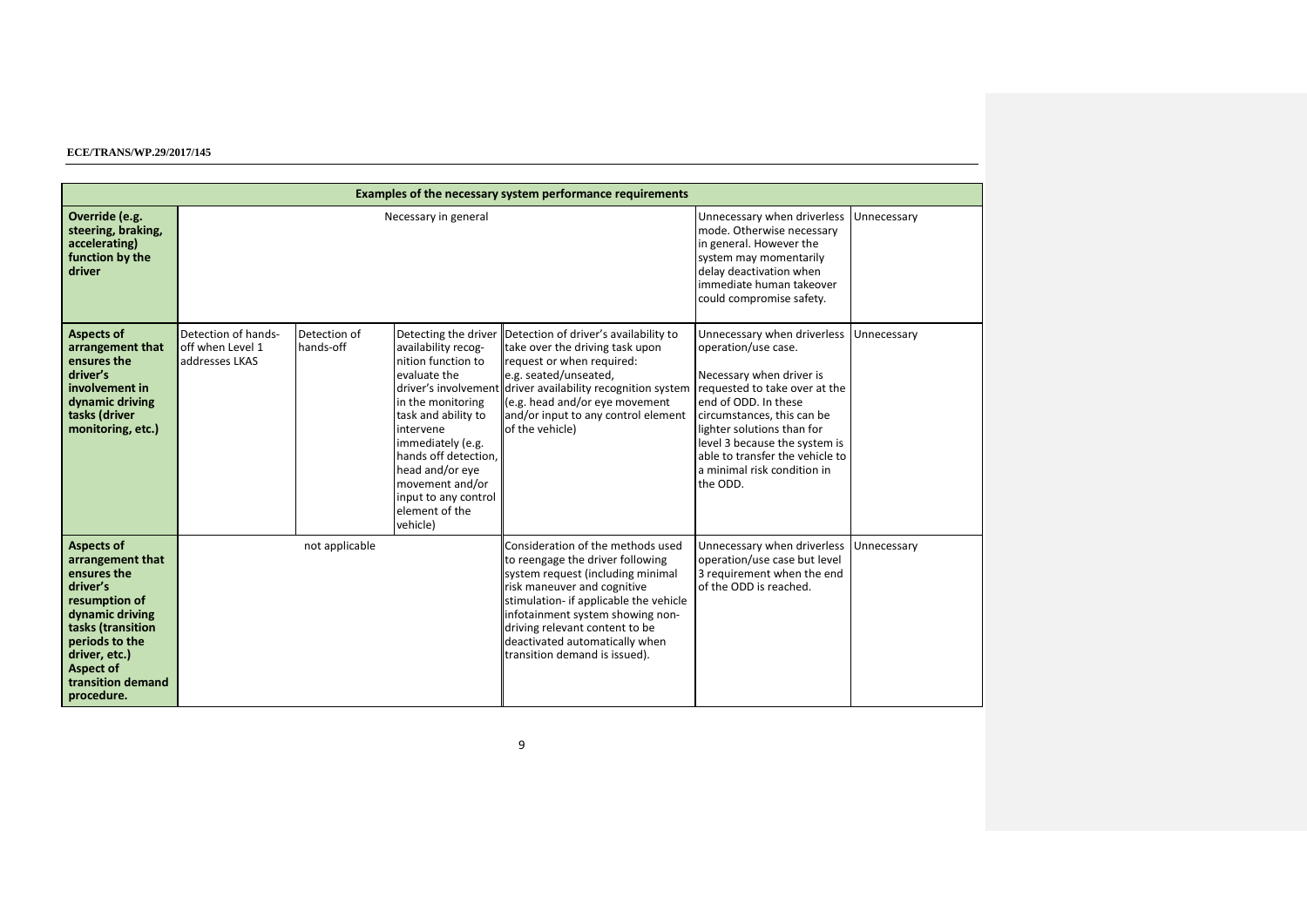| <b>System reliability</b>                                                                                                     |                                                                     | Consideration shall be given to evaluation of the system reliability and redundancy as necessary.                                                                                                          |                                                                                                                                                                                                                                                                     |                                                                                                                                                    |                                            |  |  |
|-------------------------------------------------------------------------------------------------------------------------------|---------------------------------------------------------------------|------------------------------------------------------------------------------------------------------------------------------------------------------------------------------------------------------------|---------------------------------------------------------------------------------------------------------------------------------------------------------------------------------------------------------------------------------------------------------------------|----------------------------------------------------------------------------------------------------------------------------------------------------|--------------------------------------------|--|--|
|                                                                                                                               |                                                                     |                                                                                                                                                                                                            |                                                                                                                                                                                                                                                                     |                                                                                                                                                    |                                            |  |  |
| <b>Comprehensive</b><br>recognition of<br>surrounding<br>environment<br>(sensing, etc.)                                       | The area to be<br>monitored (depends<br>on the system<br>function). | The area to be<br>monitored<br>necessary for<br>lateral and<br>longitudinal<br>control (depends<br>on the system<br>function, while<br>recognizing it is<br>the task of the<br>driver to perform<br>OEDR). | The area to be<br>monitored<br>necessary for lateral<br>and longitudinal<br>control (depends on<br>the system function,<br>while recognizing it<br>is the task of the<br>driver to perform<br>OEDR).<br>Additionally the<br>system may<br>perform OEDR<br>function. | The area to be monitored depends on the system function (Lateral and longitudinal<br>directions).<br>It is the task of the system to perform OEDR. |                                            |  |  |
| <b>Recording of</b><br>system status (inc.<br>system behavior)<br>(DSSA-Data<br><b>Storage System for</b><br>ACSF, EDR, etc.) | Unnecessary                                                         | Unnecessary                                                                                                                                                                                                | The driver's<br>operations and the<br>system status (incl.<br>system behavior)                                                                                                                                                                                      | The driver's operations and the<br>system status (incl. system behavior)                                                                           | The system status (incl. system behavior)) |  |  |
| <b>Cyber-Security</b>                                                                                                         |                                                                     |                                                                                                                                                                                                            |                                                                                                                                                                                                                                                                     | Necessary if the information communication in connected vehicles, etc. affects the vehicle control                                                 |                                            |  |  |